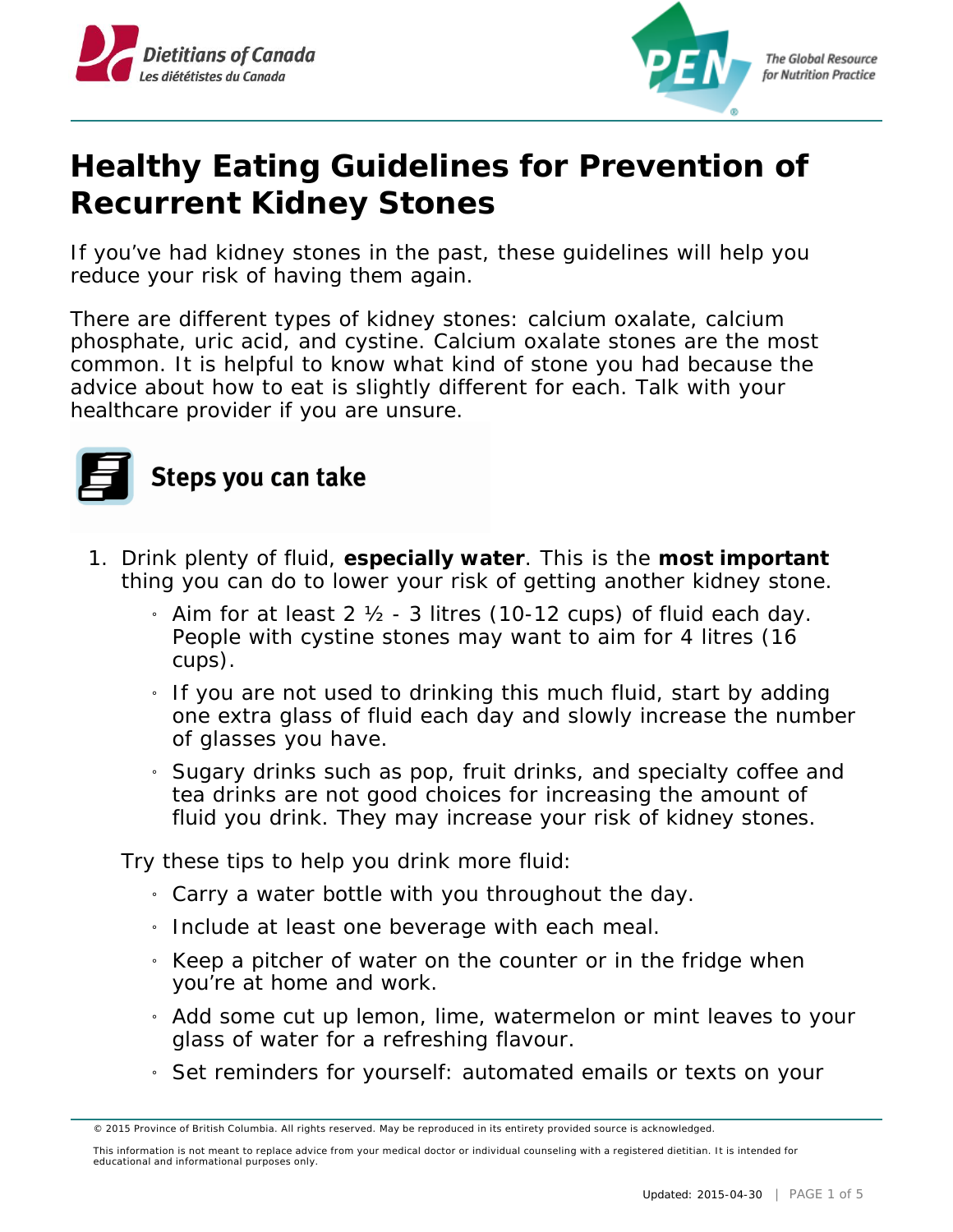



smartphone, or pop-ups in your calendar at work.

- 2. It may be helpful to limit animal protein, including meat, fish, seafood, poultry, and eggs.
	- » Have no more than 2-3 servings of animal protein per day. See "Eating Well with Canada's Food Guide" for information on serving sizes.
	- » Choose plant-based protein sources such as dried lentils, peas and beans, tofu, nuts\* or seeds more often. (\*If you had calcium oxalate stones, see point 5 below for more information on eating nuts.)
- 3. Limit the amount of salt (sodium) you eat.
	- » Choose more fresh and frozen fruits and vegetables; whole grains; milk and yogurt; small portions of unseasoned meat, fish and poultry; and unsalted nuts\* and seeds. (\*If you had calcium oxalate stones, see point 5 below for more information on eating nuts.)
	- » Limit packaged foods, ready-to-eat foods, fast foods and restaurant meals. They are often high in sodium. Choose foods with 15%DV or less for sodium when reading food labels. Ask for lower sodium options when eating out.
	- » Replace added salt used at the table or in cooking with herbs, spices, seasonings, lemon or lime zest/juice, garlic, ginger or pepper.

The remaining steps apply only to people with calcium oxalate and/or calcium phosphate stones:

4. Eat calcium-rich foods instead of taking supplements.

Calcium-rich foods include:

- » milk and other dairy products
- » calcium-fortified foods and beverages such as calcium-fortified tofu, calcium-fortified soy and rice drinks and orange juice
- » fish canned with the bones

Aim for the following amount of calcium each day, but not more than this:

 $_1$  All adults 19-50 years - 1000 mg

<sup>© 2015</sup> Province of British Columbia. All rights reserved. May be reproduced in its entirety provided source is acknowledged.

This information is not meant to replace advice from your medical doctor or individual counseling with a registered dietitian. It is intended for educational and informational purposes only.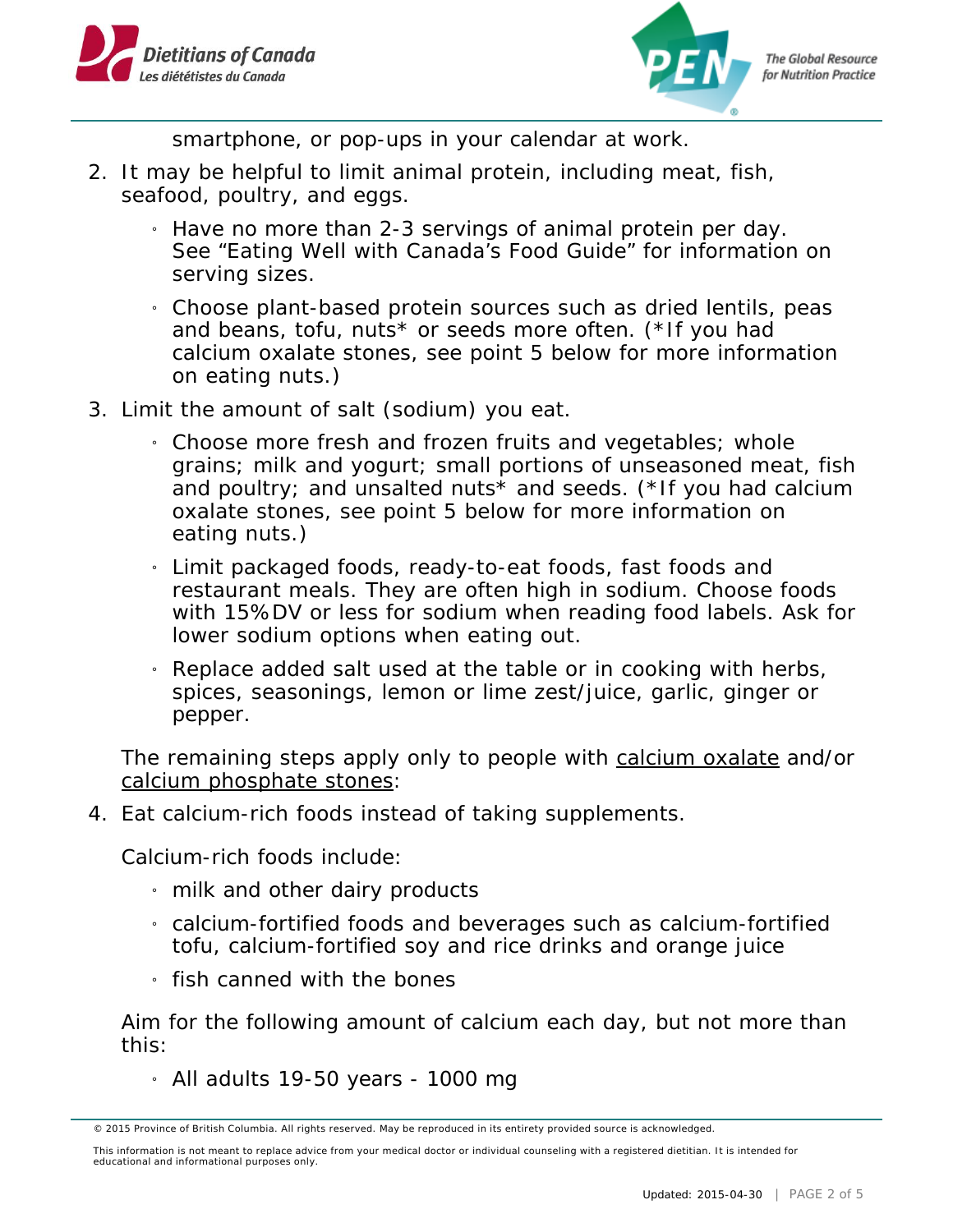



**The Global Resource** for Nutrition Practice

- $\frac{1}{1}$  Females 51-70 years 1200 mg
- » Males 51-70 years 1000 mg
- $_1$  All adults >70 years 1200 mg

If you need to take a supplement to meet your requirement, take the lowest dose needed and take it with meals.

5. If you had calcium oxalate stones, limit high-oxalate foods (>10mg per serving). Many of these foods are healthy choices so you don't want to avoid them completely. When you eat foods high in oxalate, have them with a food that is rich in calcium. (See point 4 above for calcium-rich food sources.)

Foods high (>10mg per serving) in oxalates include:

- » spinach, okra, beets (root and leaves), Swiss chard
- $_1$  star fruit, rhubarb, dried figs
- » peanuts, tree nuts (pecans, almonds, hazelnuts)
- $_1$  soybeans (including tofu and meat substitutes made with soy)
- » black tea
- » wheat bran
- » buckwheat
- » dark chocolate

Note: Oxalate content can vary from list to list based on where the food was grown, time of year, travel, processing, whether it was organically or conventionally grown, whether it was soaked or cooked, etc.

- 6. If you want to take a vitamin C supplement, make sure you take less than 1000 milligrams per day. High amounts of vitamin C may increase your risk of stones.
- 7. It is best to avoid alcohol. If you do drink, follow Canada's Low-Risk Drinking Guidelines.
	- $_1$  10 drinks a week for women, with no more than 2 drinks a day most days.
	- » 15 drinks a week for men, with no more than 3 drinks a day most days.

<sup>© 2015</sup> Province of British Columbia. All rights reserved. May be reproduced in its entirety provided source is acknowledged.

This information is not meant to replace advice from your medical doctor or individual counseling with a registered dietitian. It is intended for educational and informational purposes only.